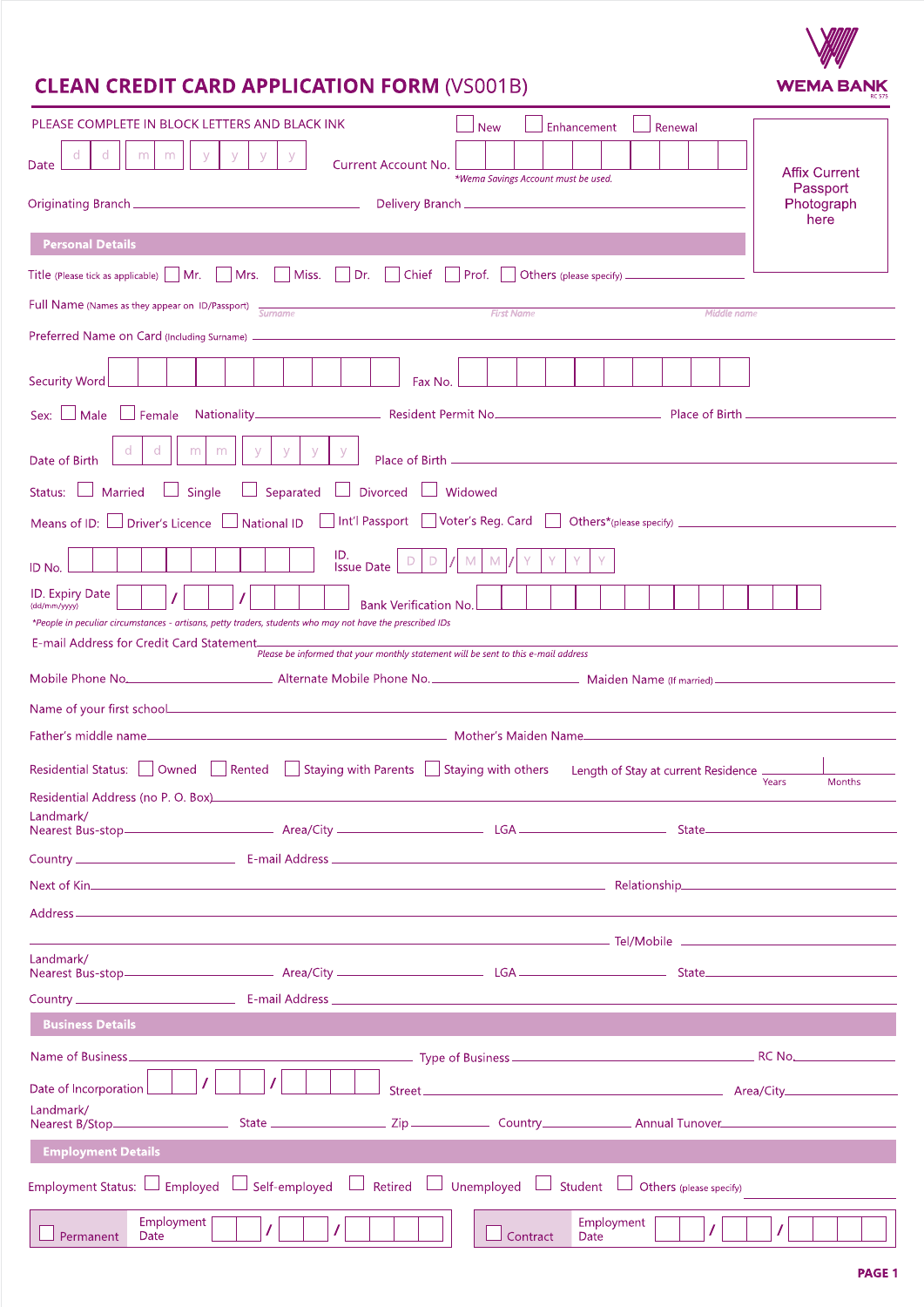# **CLEAN CREDIT CARD APPLICATION FORM (VS001B)**

| <b>WEMA BANK</b> |  |  |  |
|------------------|--|--|--|
|                  |  |  |  |
|                  |  |  |  |
|                  |  |  |  |
|                  |  |  |  |

|                                                                                                                                                                                                                                                                                                                                                                                                                                                                                        |                                                                                                                                                                                                                                                                                                                                                                                                                                                                                                                                                                               |                                      | Designation: <b>Contract Contract Contract Contract Contract Contract Contract Contract Contract Contract Contract Contract Contract Contract Contract Contract Contract Contract Contract Contract Contract Contract Contract C</b>                                                                                                                                                                                                                                                                                                                                                                                                                                                                                                                                                                                                                                                                                                                                          |
|----------------------------------------------------------------------------------------------------------------------------------------------------------------------------------------------------------------------------------------------------------------------------------------------------------------------------------------------------------------------------------------------------------------------------------------------------------------------------------------|-------------------------------------------------------------------------------------------------------------------------------------------------------------------------------------------------------------------------------------------------------------------------------------------------------------------------------------------------------------------------------------------------------------------------------------------------------------------------------------------------------------------------------------------------------------------------------|--------------------------------------|-------------------------------------------------------------------------------------------------------------------------------------------------------------------------------------------------------------------------------------------------------------------------------------------------------------------------------------------------------------------------------------------------------------------------------------------------------------------------------------------------------------------------------------------------------------------------------------------------------------------------------------------------------------------------------------------------------------------------------------------------------------------------------------------------------------------------------------------------------------------------------------------------------------------------------------------------------------------------------|
|                                                                                                                                                                                                                                                                                                                                                                                                                                                                                        |                                                                                                                                                                                                                                                                                                                                                                                                                                                                                                                                                                               |                                      |                                                                                                                                                                                                                                                                                                                                                                                                                                                                                                                                                                                                                                                                                                                                                                                                                                                                                                                                                                               |
|                                                                                                                                                                                                                                                                                                                                                                                                                                                                                        |                                                                                                                                                                                                                                                                                                                                                                                                                                                                                                                                                                               |                                      |                                                                                                                                                                                                                                                                                                                                                                                                                                                                                                                                                                                                                                                                                                                                                                                                                                                                                                                                                                               |
| Educational Qualification: Primary School Dinlor Sec. Sch. Diploma Graduate Post Graduate Professional                                                                                                                                                                                                                                                                                                                                                                                 |                                                                                                                                                                                                                                                                                                                                                                                                                                                                                                                                                                               |                                      |                                                                                                                                                                                                                                                                                                                                                                                                                                                                                                                                                                                                                                                                                                                                                                                                                                                                                                                                                                               |
| <b>Membership of Association</b>                                                                                                                                                                                                                                                                                                                                                                                                                                                       |                                                                                                                                                                                                                                                                                                                                                                                                                                                                                                                                                                               |                                      |                                                                                                                                                                                                                                                                                                                                                                                                                                                                                                                                                                                                                                                                                                                                                                                                                                                                                                                                                                               |
|                                                                                                                                                                                                                                                                                                                                                                                                                                                                                        |                                                                                                                                                                                                                                                                                                                                                                                                                                                                                                                                                                               |                                      | Type of Association: $\Box$ Professional $\Box$ Trade Market $\Box$ Religous $\Box$ Educational $\Box$ Social $\Box$ Others (please specify)<br>$\vert$ None                                                                                                                                                                                                                                                                                                                                                                                                                                                                                                                                                                                                                                                                                                                                                                                                                  |
|                                                                                                                                                                                                                                                                                                                                                                                                                                                                                        |                                                                                                                                                                                                                                                                                                                                                                                                                                                                                                                                                                               |                                      |                                                                                                                                                                                                                                                                                                                                                                                                                                                                                                                                                                                                                                                                                                                                                                                                                                                                                                                                                                               |
| <b>Association Member No.</b>                                                                                                                                                                                                                                                                                                                                                                                                                                                          |                                                                                                                                                                                                                                                                                                                                                                                                                                                                                                                                                                               | Length of time as Association Member | <b>Months</b><br>Years                                                                                                                                                                                                                                                                                                                                                                                                                                                                                                                                                                                                                                                                                                                                                                                                                                                                                                                                                        |
| <b>EMERGENCY CONTACT</b>                                                                                                                                                                                                                                                                                                                                                                                                                                                               |                                                                                                                                                                                                                                                                                                                                                                                                                                                                                                                                                                               |                                      |                                                                                                                                                                                                                                                                                                                                                                                                                                                                                                                                                                                                                                                                                                                                                                                                                                                                                                                                                                               |
| PREFERABLY, CLOSE FAMILY MEMBERS, ASSOCIATES OR WORK COLLEAGUES NOT STAYING AT THE SAME ADDRESS                                                                                                                                                                                                                                                                                                                                                                                        |                                                                                                                                                                                                                                                                                                                                                                                                                                                                                                                                                                               |                                      |                                                                                                                                                                                                                                                                                                                                                                                                                                                                                                                                                                                                                                                                                                                                                                                                                                                                                                                                                                               |
|                                                                                                                                                                                                                                                                                                                                                                                                                                                                                        |                                                                                                                                                                                                                                                                                                                                                                                                                                                                                                                                                                               |                                      |                                                                                                                                                                                                                                                                                                                                                                                                                                                                                                                                                                                                                                                                                                                                                                                                                                                                                                                                                                               |
|                                                                                                                                                                                                                                                                                                                                                                                                                                                                                        |                                                                                                                                                                                                                                                                                                                                                                                                                                                                                                                                                                               |                                      |                                                                                                                                                                                                                                                                                                                                                                                                                                                                                                                                                                                                                                                                                                                                                                                                                                                                                                                                                                               |
|                                                                                                                                                                                                                                                                                                                                                                                                                                                                                        |                                                                                                                                                                                                                                                                                                                                                                                                                                                                                                                                                                               |                                      |                                                                                                                                                                                                                                                                                                                                                                                                                                                                                                                                                                                                                                                                                                                                                                                                                                                                                                                                                                               |
| Mobile No 1.                                                                                                                                                                                                                                                                                                                                                                                                                                                                           |                                                                                                                                                                                                                                                                                                                                                                                                                                                                                                                                                                               | Mobile No 2.                         |                                                                                                                                                                                                                                                                                                                                                                                                                                                                                                                                                                                                                                                                                                                                                                                                                                                                                                                                                                               |
| Home/Office Phone                                                                                                                                                                                                                                                                                                                                                                                                                                                                      |                                                                                                                                                                                                                                                                                                                                                                                                                                                                                                                                                                               |                                      |                                                                                                                                                                                                                                                                                                                                                                                                                                                                                                                                                                                                                                                                                                                                                                                                                                                                                                                                                                               |
| PREFERABLY, CLOSE FAMILY MEMBERS, ASSOCIATES OR WORK COLLEAGUES NOT STAYING AT THE SAME ADDRESS                                                                                                                                                                                                                                                                                                                                                                                        |                                                                                                                                                                                                                                                                                                                                                                                                                                                                                                                                                                               |                                      |                                                                                                                                                                                                                                                                                                                                                                                                                                                                                                                                                                                                                                                                                                                                                                                                                                                                                                                                                                               |
|                                                                                                                                                                                                                                                                                                                                                                                                                                                                                        |                                                                                                                                                                                                                                                                                                                                                                                                                                                                                                                                                                               |                                      |                                                                                                                                                                                                                                                                                                                                                                                                                                                                                                                                                                                                                                                                                                                                                                                                                                                                                                                                                                               |
|                                                                                                                                                                                                                                                                                                                                                                                                                                                                                        |                                                                                                                                                                                                                                                                                                                                                                                                                                                                                                                                                                               |                                      | Relationship <b>Contract Contract Contract Contract Contract Contract Contract Contract Contract Contract Contract Contract Contract Contract Contract Contract Contract Contract Contract Contract Contract Contract Contract C</b>                                                                                                                                                                                                                                                                                                                                                                                                                                                                                                                                                                                                                                                                                                                                          |
|                                                                                                                                                                                                                                                                                                                                                                                                                                                                                        |                                                                                                                                                                                                                                                                                                                                                                                                                                                                                                                                                                               |                                      |                                                                                                                                                                                                                                                                                                                                                                                                                                                                                                                                                                                                                                                                                                                                                                                                                                                                                                                                                                               |
| Mobile No 1.                                                                                                                                                                                                                                                                                                                                                                                                                                                                           |                                                                                                                                                                                                                                                                                                                                                                                                                                                                                                                                                                               | Mobile No 2.                         |                                                                                                                                                                                                                                                                                                                                                                                                                                                                                                                                                                                                                                                                                                                                                                                                                                                                                                                                                                               |
| Home/Office Phone                                                                                                                                                                                                                                                                                                                                                                                                                                                                      |                                                                                                                                                                                                                                                                                                                                                                                                                                                                                                                                                                               |                                      | E-mail and the contract of the contract of the contract of the contract of the contract of the contract of the                                                                                                                                                                                                                                                                                                                                                                                                                                                                                                                                                                                                                                                                                                                                                                                                                                                                |
| <b>Facility Details</b>                                                                                                                                                                                                                                                                                                                                                                                                                                                                |                                                                                                                                                                                                                                                                                                                                                                                                                                                                                                                                                                               |                                      |                                                                                                                                                                                                                                                                                                                                                                                                                                                                                                                                                                                                                                                                                                                                                                                                                                                                                                                                                                               |
| Requested<br>Limit                                                                                                                                                                                                                                                                                                                                                                                                                                                                     | Amount<br>in words                                                                                                                                                                                                                                                                                                                                                                                                                                                                                                                                                            |                                      |                                                                                                                                                                                                                                                                                                                                                                                                                                                                                                                                                                                                                                                                                                                                                                                                                                                                                                                                                                               |
| <b>Financial Information</b>                                                                                                                                                                                                                                                                                                                                                                                                                                                           |                                                                                                                                                                                                                                                                                                                                                                                                                                                                                                                                                                               |                                      |                                                                                                                                                                                                                                                                                                                                                                                                                                                                                                                                                                                                                                                                                                                                                                                                                                                                                                                                                                               |
| Annual Income -                                                                                                                                                                                                                                                                                                                                                                                                                                                                        |                                                                                                                                                                                                                                                                                                                                                                                                                                                                                                                                                                               |                                      |                                                                                                                                                                                                                                                                                                                                                                                                                                                                                                                                                                                                                                                                                                                                                                                                                                                                                                                                                                               |
| Do you have an account with Wema Bank? Ses, indicate Account Number(s)                                                                                                                                                                                                                                                                                                                                                                                                                 |                                                                                                                                                                                                                                                                                                                                                                                                                                                                                                                                                                               |                                      | - No                                                                                                                                                                                                                                                                                                                                                                                                                                                                                                                                                                                                                                                                                                                                                                                                                                                                                                                                                                          |
| <b>Name of Bank / Branch</b>                                                                                                                                                                                                                                                                                                                                                                                                                                                           | Account No.                                                                                                                                                                                                                                                                                                                                                                                                                                                                                                                                                                   |                                      |                                                                                                                                                                                                                                                                                                                                                                                                                                                                                                                                                                                                                                                                                                                                                                                                                                                                                                                                                                               |
|                                                                                                                                                                                                                                                                                                                                                                                                                                                                                        |                                                                                                                                                                                                                                                                                                                                                                                                                                                                                                                                                                               |                                      | I have authorized you to debit my account<br>every month in settlement of my credit card balance and monthly fees.                                                                                                                                                                                                                                                                                                                                                                                                                                                                                                                                                                                                                                                                                                                                                                                                                                                            |
|                                                                                                                                                                                                                                                                                                                                                                                                                                                                                        |                                                                                                                                                                                                                                                                                                                                                                                                                                                                                                                                                                               |                                      |                                                                                                                                                                                                                                                                                                                                                                                                                                                                                                                                                                                                                                                                                                                                                                                                                                                                                                                                                                               |
|                                                                                                                                                                                                                                                                                                                                                                                                                                                                                        |                                                                                                                                                                                                                                                                                                                                                                                                                                                                                                                                                                               |                                      |                                                                                                                                                                                                                                                                                                                                                                                                                                                                                                                                                                                                                                                                                                                                                                                                                                                                                                                                                                               |
| <b>WEMA BANK VISA CARD TERMS &amp; CONDITIONS</b>                                                                                                                                                                                                                                                                                                                                                                                                                                      |                                                                                                                                                                                                                                                                                                                                                                                                                                                                                                                                                                               |                                      |                                                                                                                                                                                                                                                                                                                                                                                                                                                                                                                                                                                                                                                                                                                                                                                                                                                                                                                                                                               |
| IN THIS AGREEMENT, "We", "us" or "Our" refers to Wema bank and its<br>agents, successor and assigns while "you" and "your" refers to the<br>cardholders.                                                                                                                                                                                                                                                                                                                               | and credit limit management features that the ISSUER may impose<br>for the benefit of the CARDHOLDER                                                                                                                                                                                                                                                                                                                                                                                                                                                                          |                                      | Responsibility of the CARDHOLDER - The CARDHOLDER shall<br>Wema Bank ATM only. The CARDHOLDER shall at all time keep his/her<br>PIN confidential and shall not, under any driven instance, disclose the<br>same to any person or compromise its confidentiality. The<br>CARDHOLDER agrees that all<br>be liable for the amounts charged to the CARD, including cash<br>advances, interest and all the non-refundable fees and other                                                                                                                                                                                                                                                                                                                                                                                                                                                                                                                                           |
| By signing this Agreement you agree to be bound by the terms and<br>cóndítions herein contained as well as the applicablé laws, rules and<br>regulations. You also agree to use the Naira Credit Card in accordance with the provisions of this Agreement. If you do not<br>agree to these Terms and Conditions do not accept or use the card.<br>DEFINITION OF TERMS: As used herein, the following terms shall<br>have the following meaning/s: "CARD" - Credit Cards issued by WEMA | "INSTALMENT" - The facility which allows CARDHOLDERS to purchase<br>selected goods and services from merchants using their CARD and to<br>pay for the same, together with applicable interest and other fees, in<br>equal monthly payments. In certain instances or promotions, ISSUER<br>may allow the CARDHOLDER to convert cash advance transactions, existing balances on the CARD or balances on credit cards from other<br>issuers into instalment transactions, which shall be payable in equal<br>monthly payments subject to the applicable interest and other fees. |                                      | charges and taxes required by the government, whether<br>made in Nigeria or abroad and hereby agrees to accept and<br>pay for such amounts without the necessity of proof of a<br>by the CARDHOLDER.<br>play to such amounts without the hetersesty of proof of signed charge slip. All charges, advances or amounts in<br>correncies other than US Dollars shall be automatically<br>converted at the time of posting to the billing curren<br>The ISSUER may change the credit card number and/or expiry date<br>when issuing a replacement card to the CARDHOLDER. The<br>CARDHOLDER is solely responsible for communicating this change to                                                                                                                                                                                                                                                                                                                                |
| <b>BANK PLC</b><br>"CARDHOLDER" - The person to whom or for whose use a CARD is<br>issued by the ISSUER; the term shall likewise include the person to<br>whom a supplementary credit card is issued upon the application of<br>the primary CARDHOLDER                                                                                                                                                                                                                                 | "TERMS AND CONDITIONS" or "AGREEMENT" - These Terms and<br>Conditions for WEMA BANK's Credit Card Products<br>The CARD issued is the sole property of WEMA BANK. It is non-<br>1.<br>transferable and will be accepted at accredited merchants<br>only when properly signed and presented by the<br>CARDHOLDER whose name and signature are indicated on                                                                                                                                                                                                                      |                                      | charged additional fees equivalent to the following: The Transactional fees shall be imposed at the sole and absolute discretion of the ISSUER, and may be subject to change. The<br>any party with whom the CARDHOLDER may have payment<br>arrangements. The ISSUER will not be responsible for any<br>consequences arising from declined transactions, whether<br>CARDHOLDER shall be informed prior to any such change.<br>Such billing currency amount represents the amount due to<br>the ISSUER for the ISSUER's purchase and payment on the<br>submitted under the old card number or otherwise.<br>The CARDHOLDER shall safely keep the CARD and not use the<br>CARDHOLDER's behalf of the foreign currency necessary to<br>discharge the amount/s due to VISA and/or the acquiring<br>CARD after its expiry date or upon its cancellation or suspension nor<br>permit anyone to use the CARD for any reason whatsoever<br>bank and/or foreign Merchants affiliate/s. |
| "ISSUER" or "WEMA BANK" - The WEMABANK PLC<br>"CREDIT LIMIT" - The maximum outstanding balance of charges<br>which the CARDHOLDER and his/her supplementary CARDHOLDERS<br>are allowed to maintain at any given time subject to security features                                                                                                                                                                                                                                      | the CARD.<br>2.<br>Card Replacement - Unless earlier terminated or cancelled,<br>the ISSUER may replace the CARD from time to time.                                                                                                                                                                                                                                                                                                                                                                                                                                           |                                      | For cash advances through any designated automated teller machines (ATM) which accept the CARD, the CARDHOLDER shall be<br>The CARDHOLDER shall provide the ISSUER with copies of additional/updated documents that the ISSUER may reasonably<br>assigned a Personal Identification Number (PIN) by the ISSUER. The<br>require from time to time, including but not limited to copies of<br>CARDHOLDER shall change his/her ISSUER-assigned PIN through any                                                                                                                                                                                                                                                                                                                                                                                                                                                                                                                   |